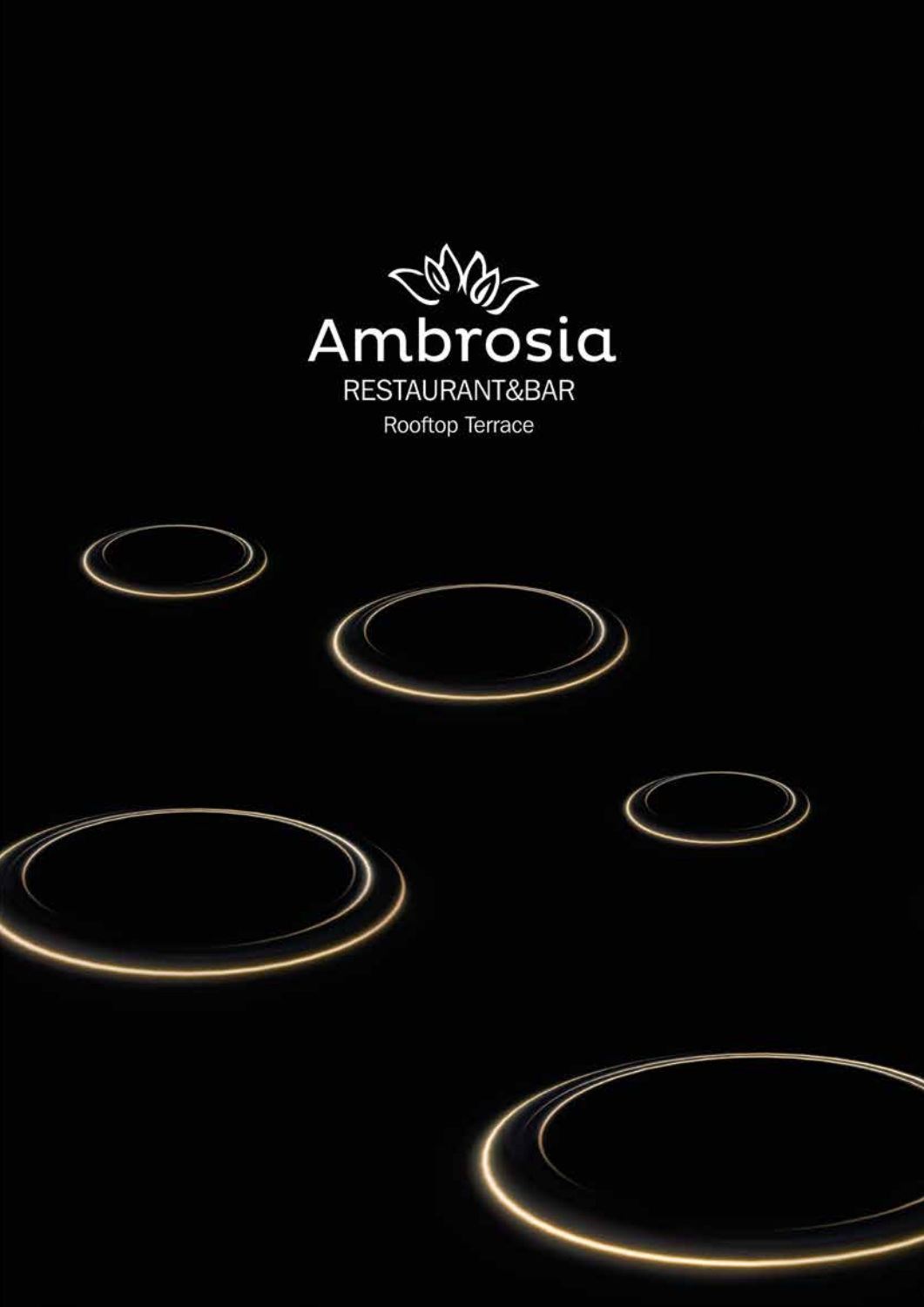

# The experience of flavours

There is a whole different taste when you dine with us. Long moments to be savored in an elegant and relaxed atmosphere, discovering the simplicity of traditions and indulging in the typical products of Italian cuisine. The flavour and appeal of the freshest and finest ingredients are enhanced by the creative preparations, such as smoked food and homemade pasta by our Chefs, Massimo Gonnella and Adriano Grech. True pleasures to smell, taste and enjoy. Nothing less than a perfect culinary experience, modern but also ancient in its way of sensing every nuance of flavour. To enjoy without needing to hurry, but respecting the times and ways of nature and that of our traditional recipes. A real Italian dining experience.

> Life is a combination of magic and pasta Federico Fellini

> > We only add our passion (All our food is cooked to order)



Please make sure you tell us of any dietary requirements when ordering. On the provision of the REGULATION (EU) No 1169/2011 laying down food contents information and allergens please ask our staff. All prices include VAT. As tipping is a matter of personal choice, it is not included in the final bill. Tipping is regarded as a sign of appreciation and satisfaction of your dining experience and staff service. (\*) Frozen products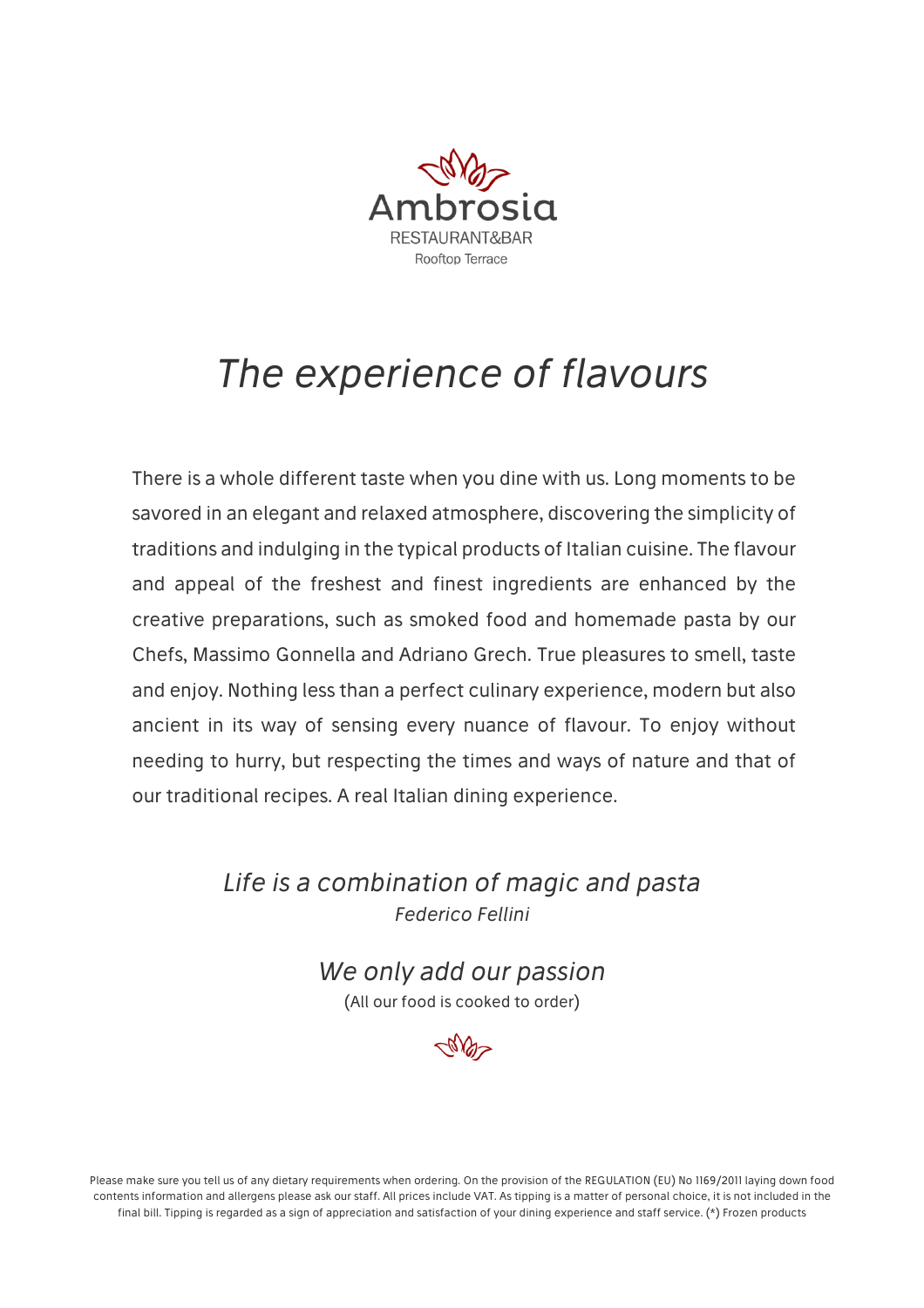

# Smoked salmon flan cupola with celery and mango salad, served with greek yougurt dressing

14

Creamed salt cod on a bed of sweet potato mousse, Lampedusa caper powder and polenta taragna tuile 16

Thinly sliced pork fillet home-smoked in thyme and cloves, served with celeriac and Stark red apple salad 14

Thinly sliced goose speck, served on a bed of fennel and caramelized pears salad, topped with squeezed orange juice dressing 15

> Crudo shrimp\* carpaccio with pink grapefruit wedges, redcurrant, burrata and baby spinach 16

Piedmont Fassona beef tartare, with toasted hazelnuts, cold Pecorino cheese fondue and truffle carpaccio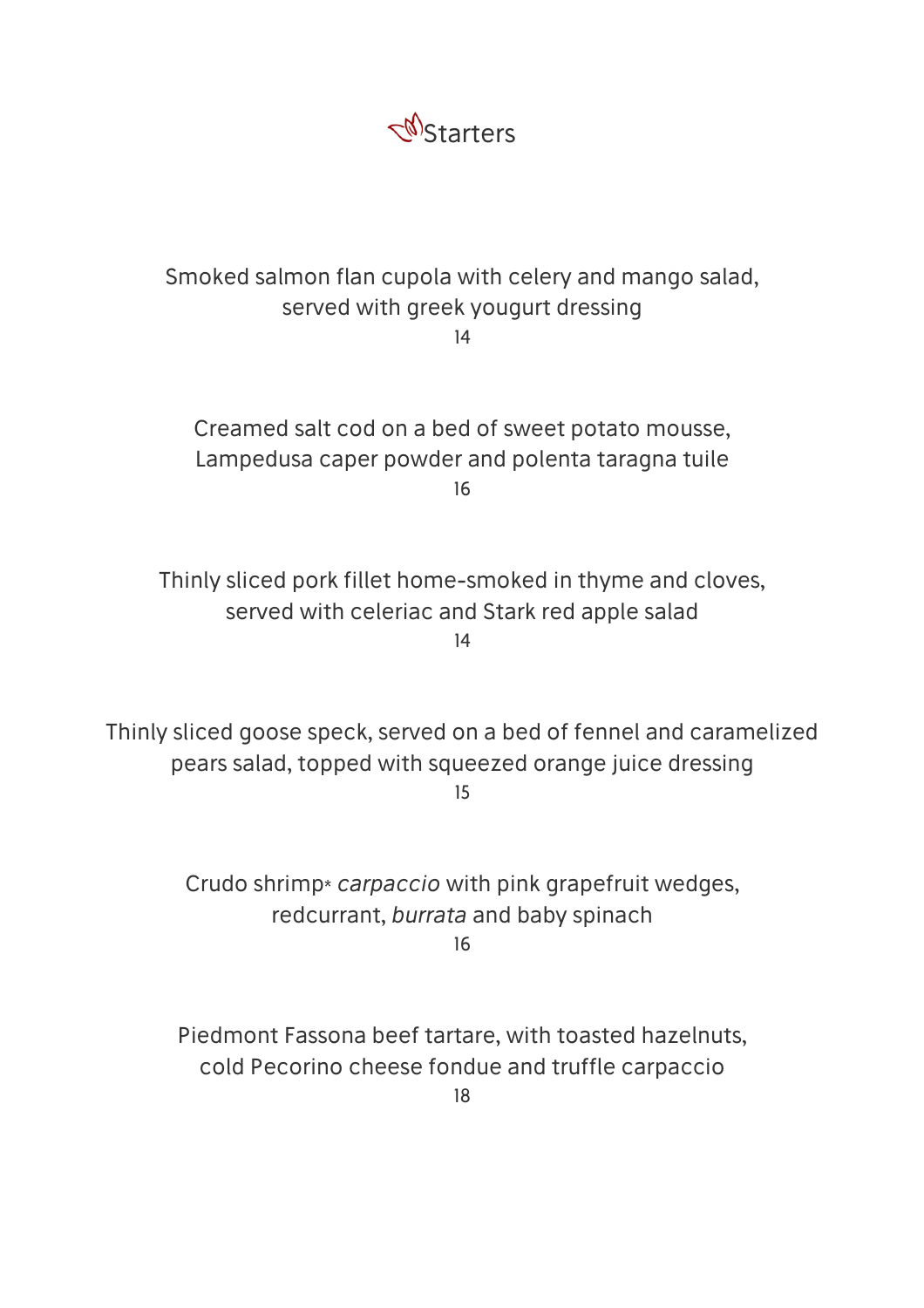

#### Calamarata (thick ring pasta) with clams, cuttlefish, mullet bottarga (delicate cured roe) and lime zest 16

Tonnarelli pasta with black garlic from Voghera, shrimp carpaccio, lemon julienne, cow's milk stracciatella and green sauce 16

# Tagliatelle with white duck ragout, juniper and orange julienne 15

Ravioli filled with buffalo ricotta and basil, served with yellow and red datterini tomatoes, basil pesto and smoked provola (V) 16

Orecchiette (traditional small ear-shaped pasta from Apulia), with beetroot pesto, taggiasche pitted olives and dry salted ricotta (V)

14

Carnaroli risotto with crispy bacon, taleggio cheese and balsamic vinegar 15

(V) Vegetarian dish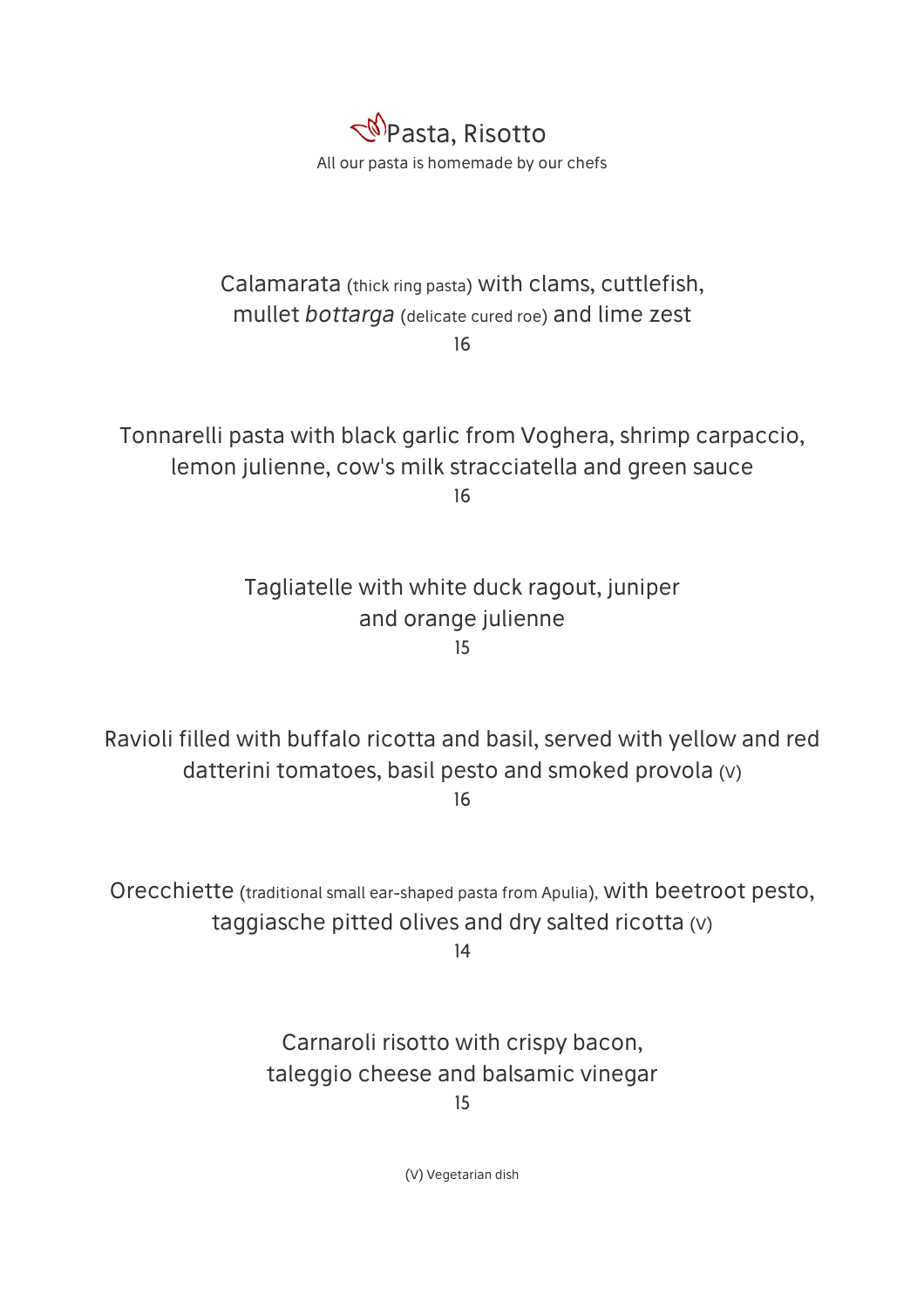

### Grilled octopus on a bed of chickpea velvety cream, chicory and parmesan crostini 24

# North Atlantic scallops with Mantua pumpkin cream, amaretti crumbs and coffee powder

25

Sesame seared tuna\* served with saffron mayonnaise 26

Whole steamed lobster · served already shelled with cereal salad, crunchy vegetables and agrums 29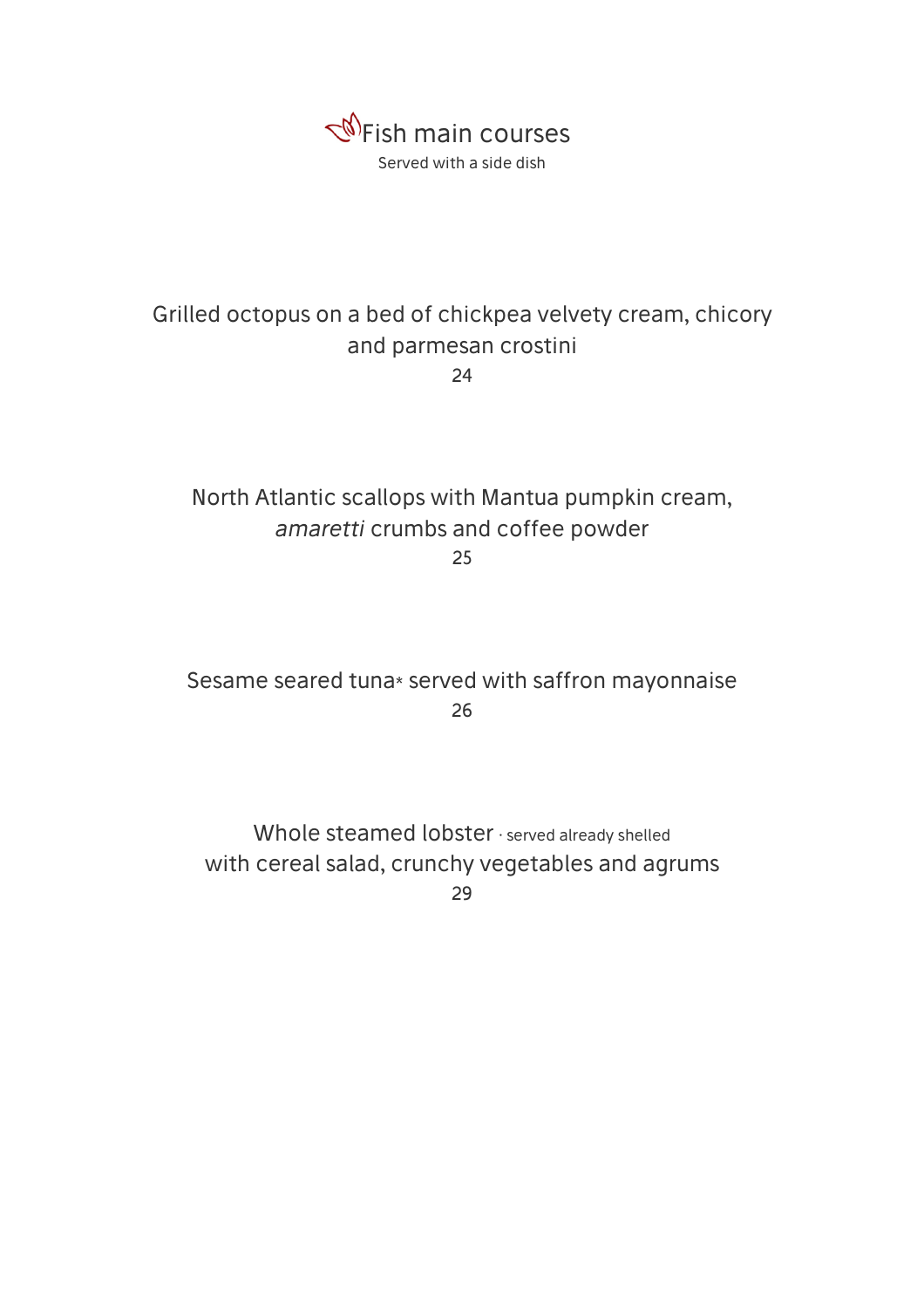

# Sliced beef tenderloin (8oz), served with toasted bread and Béarnaise sauce dressing 25

Local grilled lamb chops with Port wine reduction 20

Crispy slow cooked pork belly with double malt beer reduction, honey and apple compote

22

Boneless guinea fowl stuffed with sausage and chestnuts 22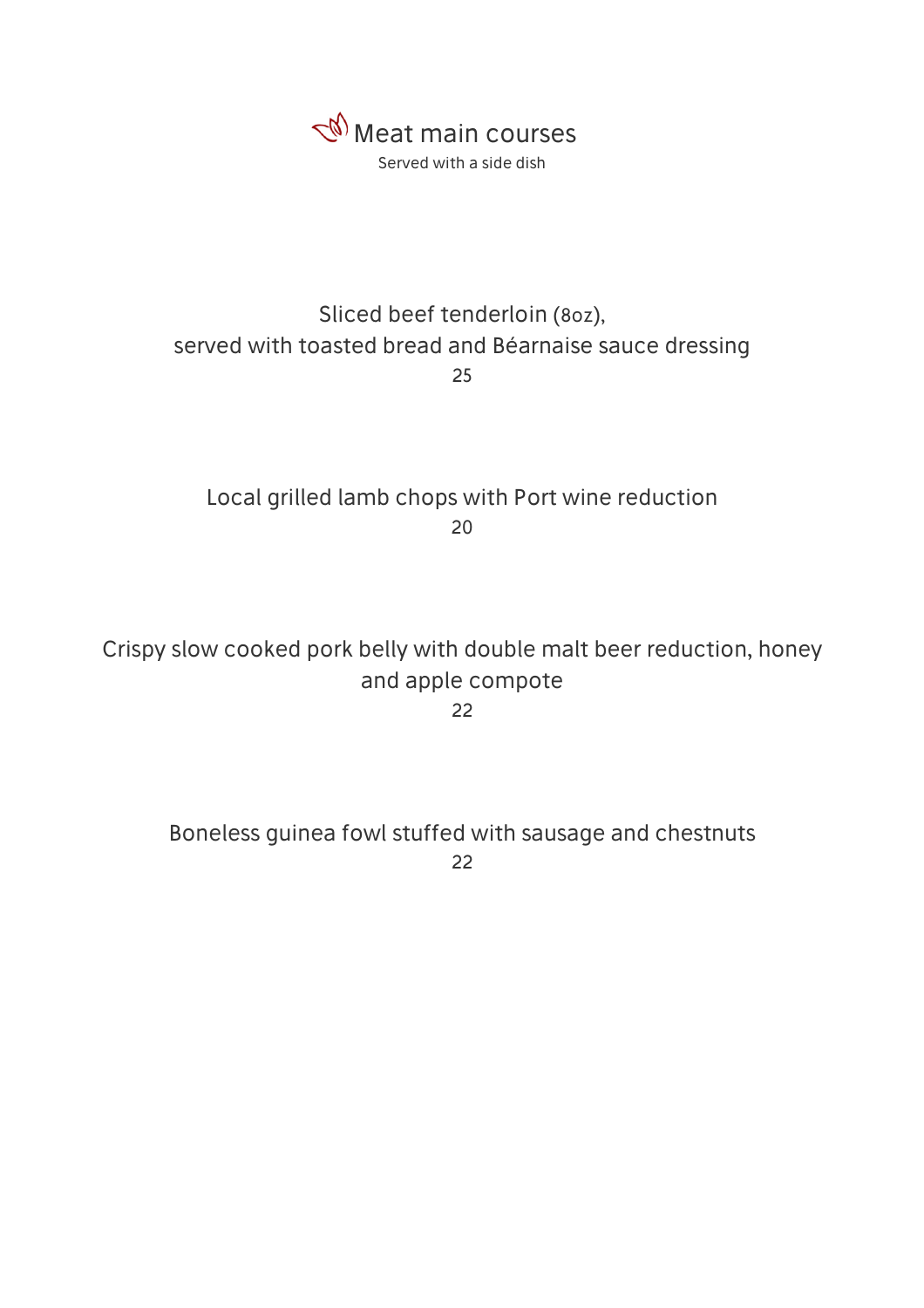

# Our selection of four finest Italian cheese, served with fruit and red onion chutney, Acacia honey and a variety of homemade bread 23

Castelmagno PDO, Piedmont

Semi-hard cheese, aged 4-6 months, flavour from medium to sharp intensity. It is an ancient cheese with Protected designation of origin (PDO) status from the north-west Italian region Piedmont. Produced from whole cow's milk, obtained from cattle of the Piedmontese breed fed on fresh forage or hay from mixed meadows or pasture.

Caciocavallo Podolico del Gargano, Apulia

Hard cheese, aged 18-24 months, flavour from low to medium intensity. The caciocavallo podolico is a noble cheese, produced exclusively with milk from Podoliche cows, not used in the kitchen but eaten on its own. It is extraordinarily suited to aging, and it is only after several months that it takes on its unique sensory characteristics; notes of cut grass, bitter flowers, vanilla and spices make this one of the most aromatic aged cheese in Italy.

Pecorino di Fossa PDO, Marche

Semi-hard, grainy, intense and piquant with notes of tufaceous humus and mushrooms.

This cheese of ancient origins is still matured following the old traditions. Ripened in circular trenches dug out of the tufa subsoil. Each piece is unique, deformed, rich in nuances both in appearance and in taste.

#### Gorgonzola Piccante PDO, Piedmont

Soft blue-veined cheese, aged 2-3 months, sharp intensity with spicy undertones. A veined Italian blue cheese, made from unskimmed cow's milk. The Gorgonzola is said to have been born in the 12th century. Today mainly produced in the northern Italian regions of Piedmont and Lombardy. Recognized by the European Community and registered in the list of PDO products.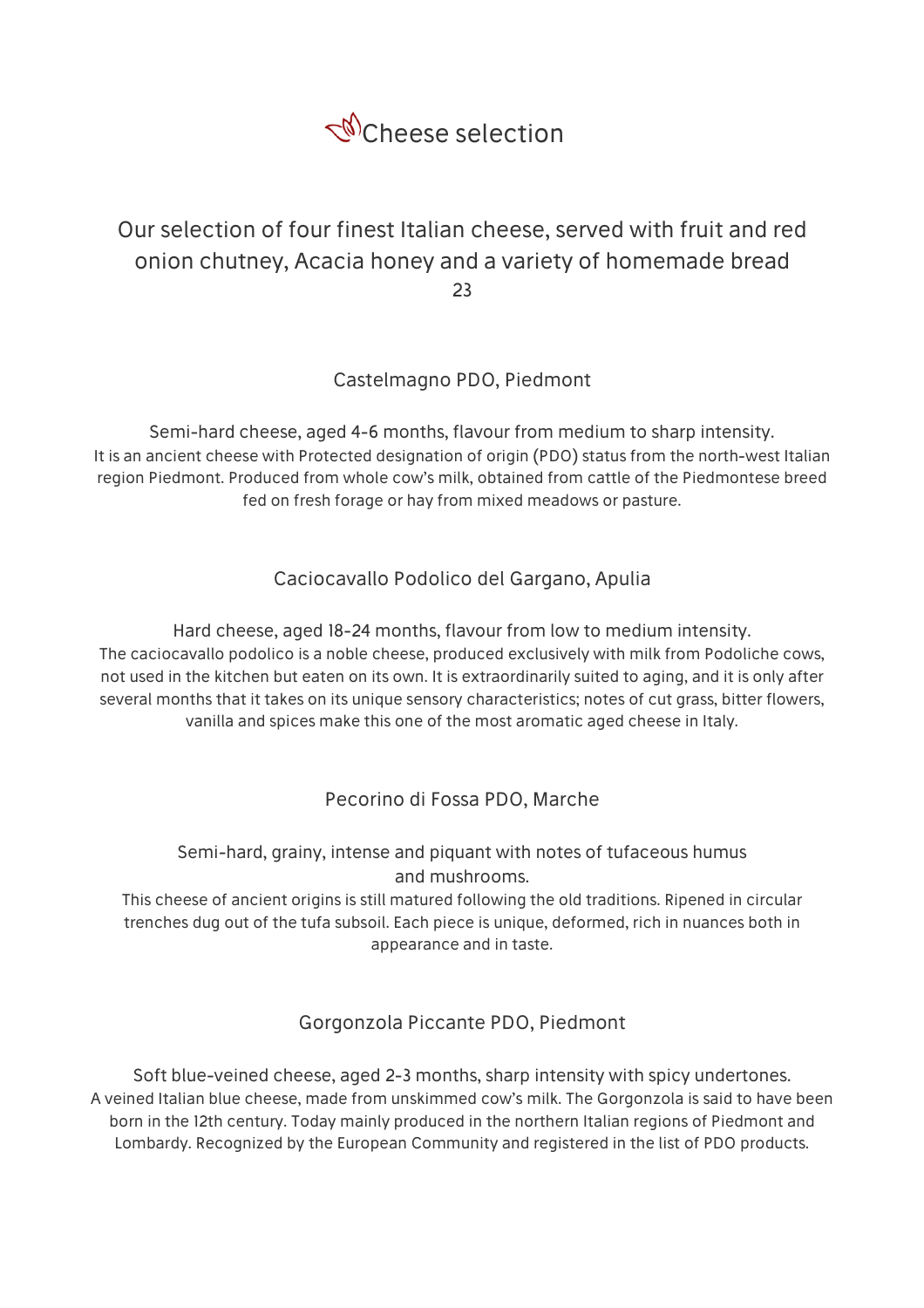

## Pistachio Tiramisù with chocolate chips and amaretti biscuits 12

# Dark chocolate sponge-cake with white chocolate heart and Rum crème

angle · served hot, 15 min.

13

Our maître d' suggests the following wine pairing for your dessert: Barolo Chinato, Costa di Bussia, Piedmont by the glass 60 ml

6

#### Crunchy hazelnut lace biscuits layered with white chocolate and basil mousse  $10$

### Apple strudel with vanilla custard sauce · served hot 10

Our maître d' suggests the following wine pairing for your dessert: Vin Santo del Chianti, Fattoria Casagrande, Tuscany by the glass 60 ml

5